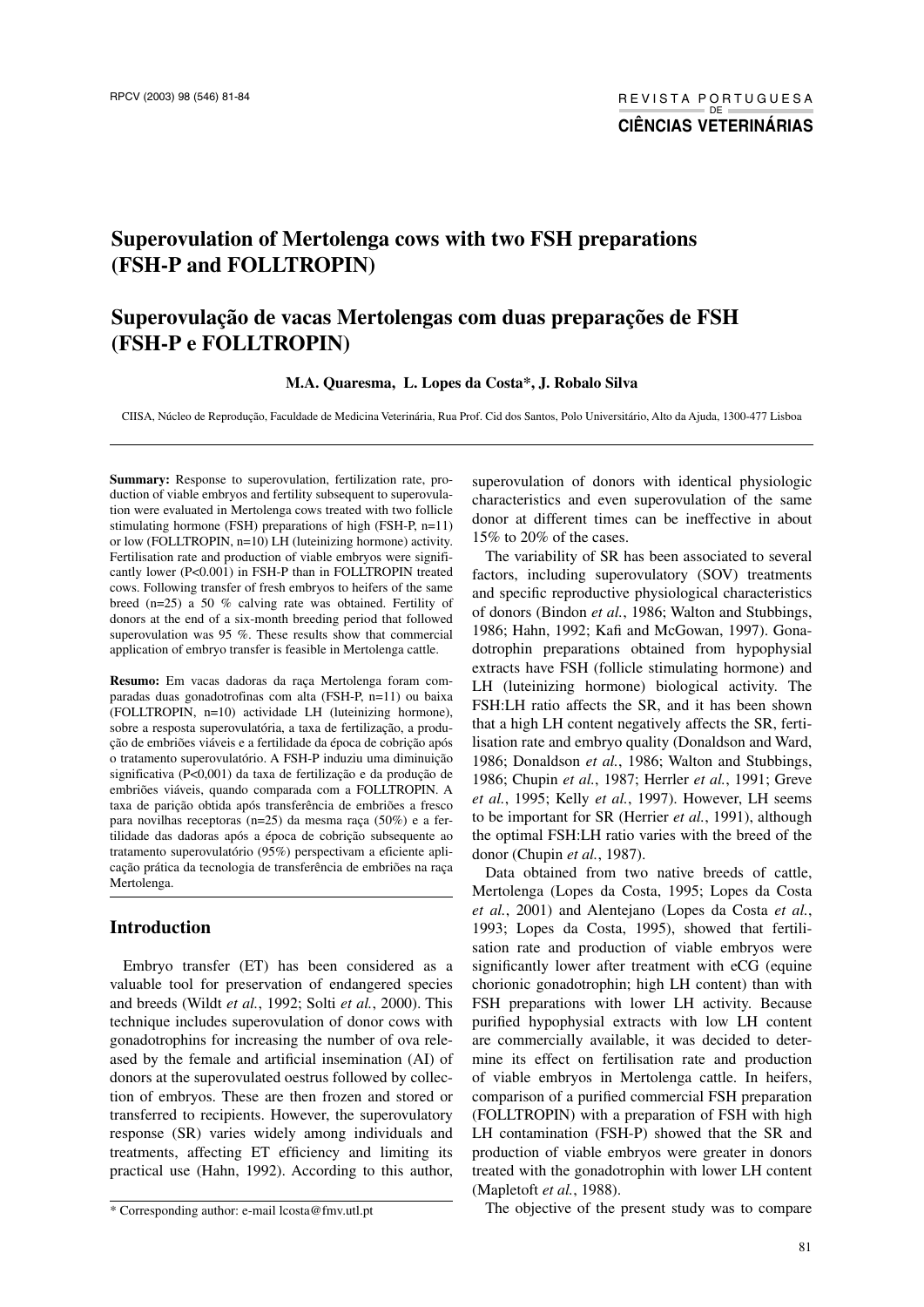the response of Mertolenga cows to superovulation with two commercial preparations of porcine hypophysial extracts with different LH activity.

### **Material and methods**

Twenty-one Mertolenga parous cows, with at least 50 days *postpartum*, were randomly allocated to the following groups: FOLLTROPIN (n=10) and FSH-P (n=11). The cows, previously maintained at pasture, were separated from the herd and kept in an open paddock from synchronisation of the reference oestrus until embryo collection. Synchronisation of oestrus was performed by the Crestar® method, with the subcutaneous norgestomet implant maintained *in situ* during 10 days. At the time of implant removal, all cows were injected im with 500 IU of eCG (Chronogest) plus 15 mg of a PGF2 $\alpha$  analogue (Prosolvin). The SOV treatment was started during the mid-luteal phase, 10 to 11 days after the reference oestrus. The FSH-P group received a total 36 mg Armour standard units (FSH-P, Schering Corporation, Kenilworth, NJ, USA) and group FOLLTROPIN was treated with 400 mg NIH-FSH-P1 (FOLLTROPIN-V, Vetrepharma, Canada). In both groups the total dose was divided in 8 equal doses, given at 12 hours interval for 4 days. At the time of the sixth and seventh doses all cows were treated with 15 mg of  $PGF2\alpha$  (Prosolvin).

Artificial insemination was performed at 12 and 24 hours after the onset of oestrus with frozen-thawed semen previously collected by electroejaculation from a Mertolenga bull of proven fertility. Two straws (20x106 progressively motile spermatozoa/straw) per insemination were used. Microscopic observation of semen after thawing revealed that progressive motility was about 60%. On day seven (Day 7) after oestrus (Day 0), embryos were collected through uterine flushing by a standard non-surgical procedure (Lopes da Costa *et al.*, 2001). After recovery, the embryos were evaluated and classified for stage of development and quality according to criteria of the IETS (International Embryo Transfer Society, 1998). Embryos on stages 4 to 7 (compact morula to expanded blastocyst) and of quality 1-2 (excellent-good) were considered as viable. Fertilisation rate was calculated by the formula: fertilisation = total n<sup>o</sup> of fertilised ova / (total n<sup>o</sup> of oocytes + embryos recovered) x 100. Response to superovulation was considered to be positive when 3 or more *corpora lutea* (CL) were identified by rectal palpation at the time of embryo recovery. After embryo recovery all donors were injected im with 22.5 mg of PGF2 $\alpha$  (Prosolvin) and, after joining to a Charolais bull, the traditional 6 month breeding period followed. Dates of calving and the phenotype of calves were recorded at parturition. These data were used for evaluation of fertility at the end of the breeding season (number of cows that calved / number of cows joined to the bull x 100) and for identification of paternity

(Mertolenga from AI, *versus* Charolais Crosses from mating).

In vivo evaluation of embryo viability was done by nonsurgical transfer of one fresh embryo to the ipsilateral uterine horn of the CL-bearing ovary of two-year old recipient virgin heifers (n=25) of the Mertolenga breed (18 heifers received embryos from group FOLL-TROPIN and 7 heifers received embryos from group FSH-P). Synchronisation of the recipient oestrus was done, like that of donors, by the Crestar® method combined to eCG (400 UI) and to PGF2 $\alpha$  (7.5 mg). Embryos were transferred by a nonsurgical standard method (Lopes da Costa *et al.*, 2001), on Day 7 of the oestrus cycle (Day  $0 = day$  of oestrus). Pregnancy of recipients was presumed when plasma P4<1.0 ng mL-1 on Day 0, ≥1.0 ng mL<sup>-1</sup> on Day 7 and ≥2.0 ng mL<sup>-1</sup> on Day 21. Pregnancy was confirmed by ultrasound scanning at 45 days of gestation and calving data were subsequently recorded. The same operator performed recovery and transfer of all embryos.

Plasma progesterone (P4) was measured using a commercial solid phase radioimmunoassay (RIA) system (Coat-A-Count, Diagnostic Product Corporation, Los Angeles, CA, USA), and samples were run in duplicate. Blood samples were collected from a tail vessel into heparinised tubes at the following times: donors – day of reference oestrus, days of gonadotrophin injections, Day 0 and Day 7; recipients – Days 0, 7 and 21. Immediately after collection, blood samples were centrifuged and plasma was separated and stored at –20 ºC till P4 analysis. The intra-assay and interassay coefficients of variation were 8.9% and 9.6%, respectively.

Data were analysed using a statistical package (STA-TISTICA 5.0, StatSoft Inc., 1995, Tulsa, OK, USA) by Chi-square tests in contingency tables (Fisher exact test), and the non-parametric Mann-Whitney U test where appropriate. Significance was tested at the 5% level (P < 0.05). A P value of  $0.1 > P > 0.05$  was considered a tendency to significance.

## **Results**

As shown in Table 1, the number of donors with SR and the mean number of embryos recovered were similar in both groups. However, donors from group FOLL-TROPIN yielded a significantly higher mean number of viable embryos and a significantly lower mean number of unfertilised oocytes than donors from group FSH-P did. These results are presented in Table 2 as percentages. This table also shows that fertilisation rate was significantly higher in the group FOLLTROPIN than in the group FSH-P. In donors with SR, the mean plasma P4 level on Day 7 was significantly higher in those treated with FOLLTROPIN than in those treated with FSH-P (mean  $\pm$  standard error of the mean: 29.8  $\pm$  5.4 ng mL<sup>-1</sup> *versus* 15.3  $\pm$  3.7 ng mL<sup>-1</sup>; P < 0.05).

Figure 1 illustrates the stage of embryo development.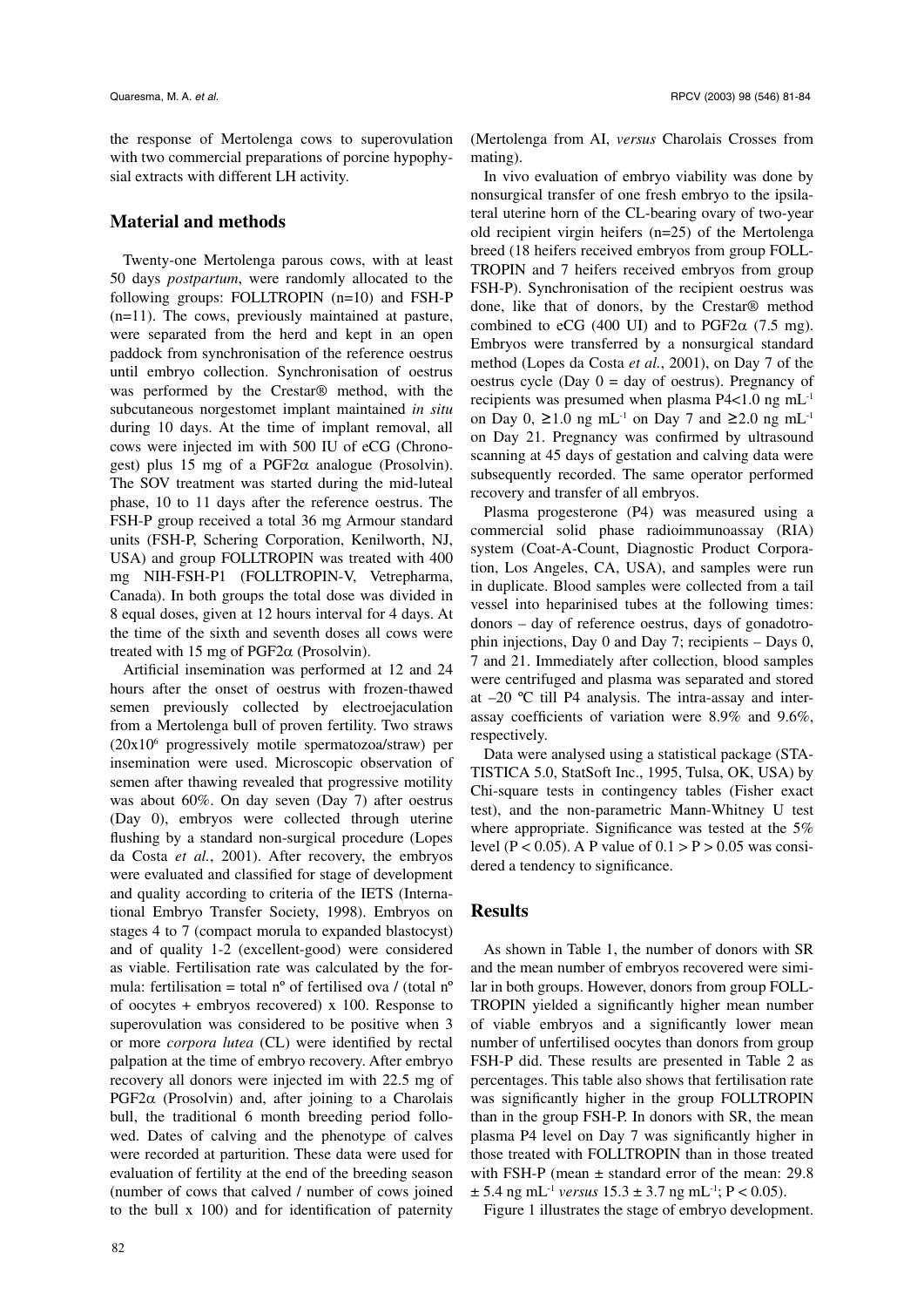Although there were no significant differences on embryo stage between groups, the number of embryos in the blastocyst stage tended to be significantly greater ( $P < 0.06$ ) in group FOLLTROPIN than in group FSH-P. Three recipients that received embryos from group FOLLTROPIN had P4 concentrations on Day 7 lower than 1.0 ng mL<sup>-1</sup> (0.6; 0.1; 0.1), although a CL was identified by rectal palpation in all of them. None of the embryos transferred to these heifers survived. Excluding these recipients, pregnancy rate was 73.3% (11/15) and 85.7% (6/7) in groups FOLLTROPIN and FSH-P, respectively. However, calving rate was only 50% (11/22; 5 from group FOLLTROPIN and 6 from group FSH-P). At the end of the traditional six-month breeding period calving rate of donors was 95% (all but one donor from group FSH-P calved). The calves born were all Charolais crosses, except two (one from each group) that were pure Mertolenga, as shown by their phenotype.

## **Discussion**

It is presumed that the two gonadotrophins used in this study varied widely in LH activity, although the exact LH content of the gonadotrophins was not determined. In fact, it is known that FSH-P is a relatively crude porcine pituitary extract with high LH content, although it varies from batch to batch (Donaldson, 1986; Lindsell *et al.*, 1986). FOLLTROPIN is a purified preparation of lower LH activity because of removal of about 80 % of its original LH content (Wu *et al.*, 1988). It is claimed that LH content of gonadotrophins affect response to superovulation, and that fertilisation rate and embryo quality are favoured by treatments with gonadotrophins of low LH activity (Donaldson and Ward, 1986; Donaldson *et al.*, 1986; Herrler *et al.*, 1991), although the correct FSH:LH ratio is breed dependent (Chupin *et al.*, 1987).

The results obtained in this study show that the mean total number of embryos recovered was similar to that obtained in other breeds of cattle also submitted to superovulation with identical FSH preparations (Donaldson and Ward, 1986; Mapletoft *et al.*, 1988; Kelly *et al.*, 1997; Chagas e Silva *et al.*, 2002a).

**Table 1** - Effect of gonadotrophins on superovulatory response (SR) in Mertolenga cattle.

| Parameter              | Gonadotrophin     |               | P Value |
|------------------------|-------------------|---------------|---------|
|                        | <b>FOLLTROPIN</b> | FSH-P         |         |
| Donors $-$ n           | 10                | 11            |         |
| positive SR            | $9(90.0\%)$       | 8(72.7%)      | 1.00    |
| Total ova recovered    | $10.0 \pm 2.2$    | $8.5 + 2.4$   | 0.64    |
| Viable embryos         | $6.4 \pm 1.2$     | $1.6 \pm 0.7$ | 0.005   |
| Degenerated embryos    | $2.8 \pm 0.9$     | $1.1 \pm 0.4$ | 0.10    |
| Non-fertilised oocytes | $0.8 \pm 0.3$     | $5.8 \pm 0.9$ | 0.05    |

Values for recovery of embryos are means ± standard error of the mean, per cow with positive SR

Results suggest that LH activity of the gonadotrophin had a significant influence on fertilisation rate and on embryo quality. Results obtained previously, also in Mertolenga, (Lopes da Costa *et al.*, 2001) showed that eCG, a preparation with high LH activity, had a negative effect upon embryo quality when compared to FSH-P. The negative effects of non-purified gonadotrophin preparations upon fertilisation and embryo quality may be due to problems with transport of the gametes to the fertilisation site or to oocyte maturation problems (Greve *et al.*, 1995).

In donors with SR, mean plasma P4 concentrations on Day 7 were significantly higher in group FOLLTROPIN than in group FSH-P, which might be explained by the higher mean number of ova recovered observed in the former group when compared to the latter group. The fact that the stage of development of embryos produced from FOLLTROPIN-treated cows was more advanced than that of embryos produced by donors treated with FSH-P may be related to differences in P4 concentrations on Day 7. In fact, it has been reported that, in the cow, development of the embryo is accelerated when there is a faster increase of post-ovulatory P4 concentration (Mann and Lamming, 2001).

The occurrence of abnormal luteal function following oestrus synchronisation of Mertolenga recipient heifers has been reported earlier (Lopes da Costa *et al.*, 1992). These authors have reported that below a minimum P4 level  $(1.0 \text{ ng } mL^{-1}$  on Day 7), embryo survival is significantly reduced or null, an observation that was confirmed in a more recent study (Chagas e Silva *et al.*, 2002b). Foetal losses observed in this study were attributed to severe management changes dependent on adverse climatic and nutritional conditions, which negatively affected fertility of the whole group of heifers in the herd. However, the reason why only pregnancies originated from embryos from group FOLL-TROPIN were interrupted could not be explained.

The donors conception rate subsequent to superovulation was similar to that reported in studies that used equivalent treatments (90 %) (Lopes da Costa *et al.*, 2001) and to that of non-treated cows of the same breed submitted to the same traditional mating system (92 %) (Bettencourt *et al.*, 1987). The fact that 2 pregnancies were not interrupted after injection of the cows with a luteolytic agent, on day of embryo recovery, may suggest a luteotrophic/antiluteolytic effect of the

**Table 2** - Effect of gonadotrophins on fertilisation rate and on embryo production in Mertolenga cows.

| Parameter                        | Group             |             | P value |
|----------------------------------|-------------------|-------------|---------|
|                                  | <b>FOLLTROPIN</b> | FSH-P       |         |
| Total ova recovered – n          | 90                | 68          | 0.77    |
| Viable embryos – $n$ (%)         | 58 (64.4%)        | 13 (19.1%)  | 0.0003  |
| Degenerated embryos $- n$ (%)    | 25(27.8%)         | $9(13.2\%)$ | 0.07    |
| Non-fertilised oocytes $- n$ (%) | 7(7.7%)           | 46(67.6%)   | 0.0001  |
| Fertilisation rate - $n$ (%)     | 83 (92.2%)        | 22(32.3%)   | 0.0002  |